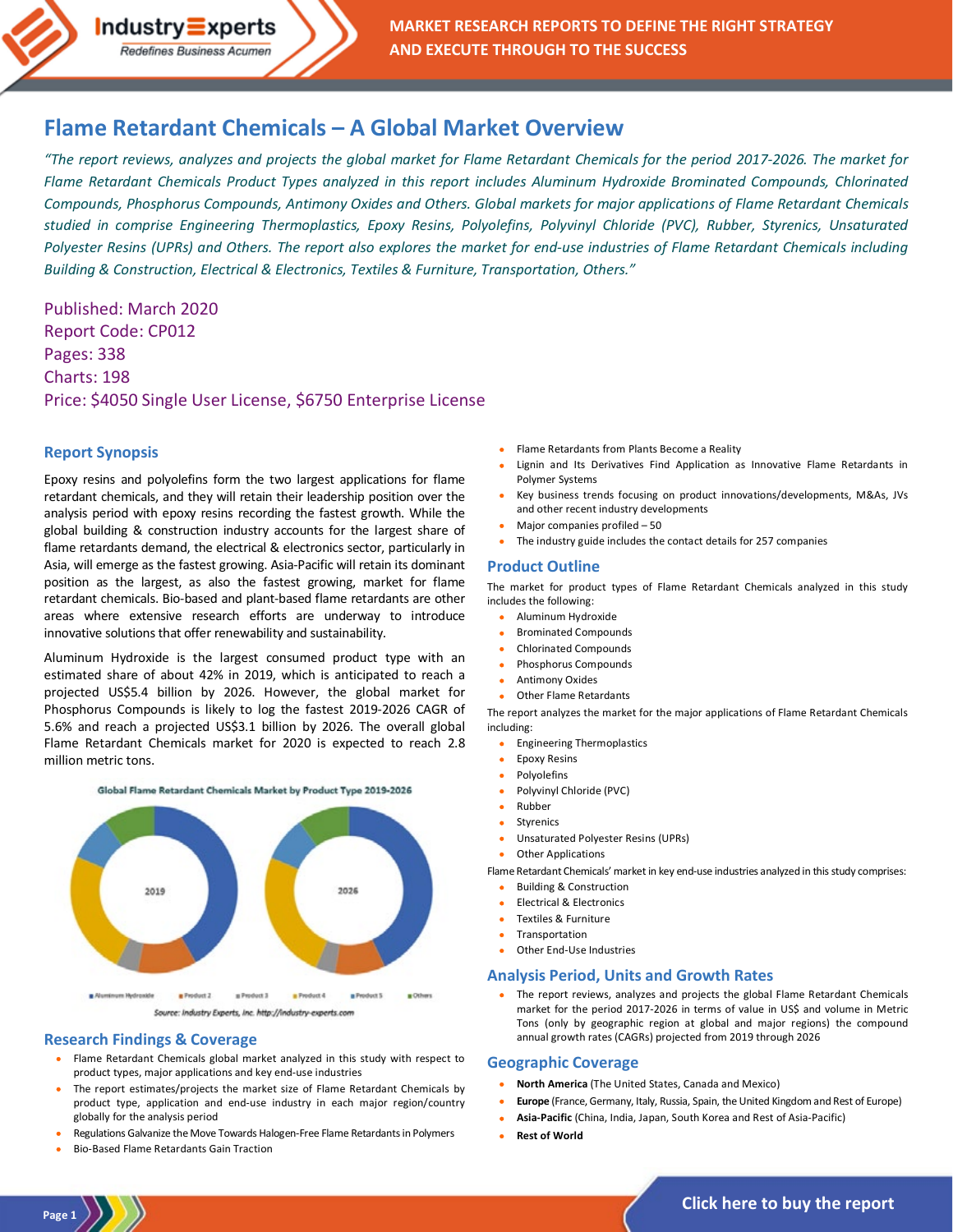## **SAMPLE COMPANY PROFILE**

 $Industry\equiv xperts$ Redefines Business Acumen

### **ADEKA CORPORATION**

7-2-35 Higashi-ogu, Arakawa-ku, Tokyo 116-8554, Japan Phone: 03-4455-2811 Website: www.adeka.co.jp

### **Business Overview**

Established in 1917 and headquartered in Tokyo, ADEKA Corporation (ADEKA) is one of the worldwide leaders in providing organic and inorganic intermediate products and solutions used in chemical additives such as high performance materials for semiconductors and digital appliances. The company also offers highly value-added chemical products developed by its own technology ideal in preparing breads and sweets sold in bakery and confectionery shops, supermarkets, and convenience stores. ADEKA operates production plants in Kashima, Chiba, Mie, Fuji, Akashi and Soma as well as R&D centers in locations such as Ogu (Tokyo), Urawa and Kuki. ADEKA developed novel halogenfree flame retardants "ADK STAB FP series" that generate no smoke and carbon monoxide by forming intumescent layer, making both environmental conscious and a factor in reducing fire-related deaths. The company is also proactively expanding its business by establishing an organization capable of adapting to diversifying market needs by reinforcing its R&D and sales capabilities with the addition of affiliate companies through industrial cooperation. The company's key product portfolio includes additives for polyolefin, PVC stabilizer, plasticizer, flame retardant, silicate derivative product, Hydrogen peroxide & derivative products, epoxy resin, polyurethane raw material, Water borne resin, Surfactant, lubricant additive, kitchen detergent, cosmetic ingredients, Propylene glycol, industrial oil & fat derivative product and others. The company is engaged in the manufacture of antioxidants that are indispensable for preventing deterioration, light stabilizers that are resistant to harsh outdoor environment, flame retardants that make plastic difficult to burn. The company operates 6 Sales office, 7 Production bases and 4 R&D centers. ADEKA is continuously expanding its product and sales base of chemical portfolio & network both domestically and overseas covering the U.S, Germany, France, South Korea, China, Taiwan, Thailand, Malaysia, Singapore, India, Vietnam, United Arab Emirates, and Brazil. ADEKA's flame retardants feature halogen free, have less impact on environment and cause less contamination problem due to their higher heat stability.

#### **Product Analysis**

| Product          | Description                                                                                                                                                                                                                                                                                                                                                                                                                                                                                        |
|------------------|----------------------------------------------------------------------------------------------------------------------------------------------------------------------------------------------------------------------------------------------------------------------------------------------------------------------------------------------------------------------------------------------------------------------------------------------------------------------------------------------------|
| Flame retardants | ADK STAB FP series, ADK STAB FP-600, ADK STAB FP-2100JC,<br>ADK STAB FP-2200S, ADK STAB FP-2500S,                                                                                                                                                                                                                                                                                                                                                                                                  |
| ADK STAB FP-600  | ADK STAB FP-600 is a high molecular weight, liquid phosphate<br>ester that combines flame retardant performance with good<br>processing properties. The phosphate features high thermal<br>stability offers superior long term service life of final parts.<br>The retardant also retains the mechanical properties of final<br>compounds such as heat resistance, melt flow and stiffness.<br>The product is used in PC/ABS alloys, PPE, HIPS, PC Industry<br>standard for most E&E applications. |

*…………………….more*

## **SAMPLE TABLE/CHART**

Glance at 2019 Global Flame Retardant Chemicals Volume Market Share (%) by Geographic Region – North America, Europe, Asia-Pacific and Rest of World



Asia-Pacific Flame Retardant Chemicals Market Analysis (2017-2026) by Product Type – Aluminum Hydroxide, Brominated Compounds, Chlorinated Compounds, Phosphorus Compounds, Antimony Oxides and Other Flame Retardants in USD Million



## **KEY PLAYERS PROFILED**

- Adeka Corporation
- Albemarle Corporation
- Almatis GmbH
- China Minmetals Corporation
- Clariant AG
- Daihachi Chemical Industry Co., Ltd
- Huber Engineered Materials
- Israel Chemicals Ltd
- Jiangsu Yoke Technology Co., Ltd.
- Lanxess AG
- Nabaltec AG
- U.S. Borax-Rio Tinto
- Zhejiang Wansheng Co., Ltd.

*…………………….more*

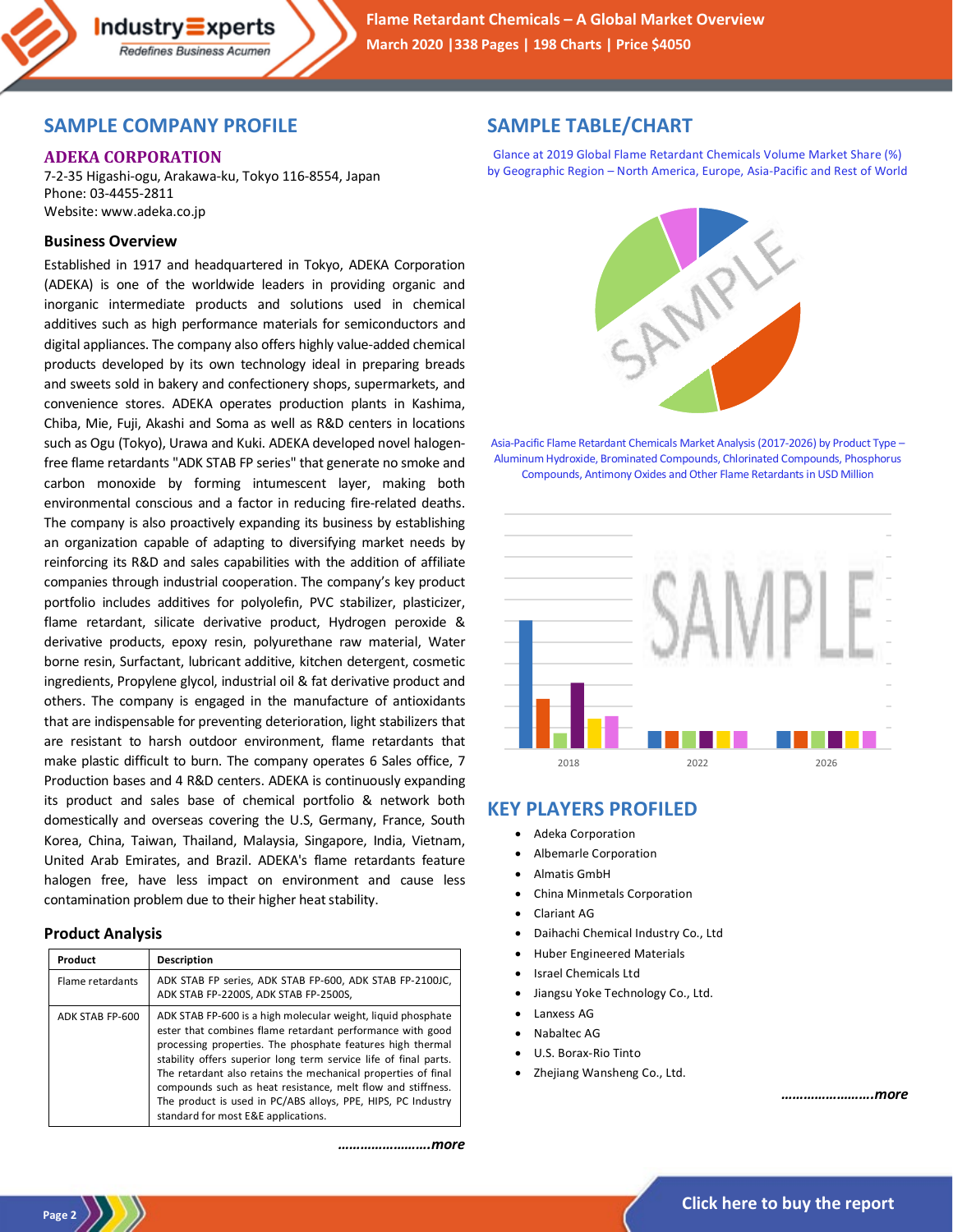# **TABLE OF CONTENTS**

#### **PART A: GLOBAL MARKET PERSPECTIVE......... 1**

| 1.1.1 What Are Flame Retardants? 6                       |
|----------------------------------------------------------|
| 1.1.1.1 A Brief History of Flame Retardants 7            |
| 1.1.1.2 Theory and Mechanisms of Flame Retardancy. 8     |
| 1.1.1.2.1 Mode of Action of Flame Retardancy  8          |
|                                                          |
| 1.1.1.2.1.1.1 Formation of a Protective Layer  8         |
|                                                          |
|                                                          |
|                                                          |
| 1.1.1.2.1.2.1 Reaction in Gas (Vapor) Phase  9           |
| 1.1.1.2.1.2.2 Reaction in the Solid Phase  9             |
| 1.1.1.3 Requirements for Feasible Flame Retardants 9     |
|                                                          |
| 1.1.1.3.2 Properties of Fire Retarded Materials  10      |
| 1.1.1.3.2.1 Fire Retardant Properties  10                |
| 1.1.1.3.2.2 Mechanical Properties  10                    |
|                                                          |
| 1.1.2 Categorization of Flame Retardant Chemicals 11     |
|                                                          |
| 1.1.2.2 Brominated Compounds  13                         |
| 1.1.2.2.1 Classes of Compounds Used 13                   |
| 1.1.2.3 Chlorinated Compounds  14                        |
| 1.1.2.4 Phosphorus Compounds  14                         |
| 1.1.2.4.1 Inorganic Phosphorus Compounds  15             |
|                                                          |
| 1.1.2.4.1.2 Ammonium Phosphates  15                      |
| 1.1.2.4.1.3 Insoluble Ammonium Polyphosphate  15         |
| 1.1.2.4.1.4 Phosphoric Acid-Based Systems for            |
|                                                          |
| 1.1.2.4.1.5 Inorganic Phosphinates (Hypophosphites)16    |
| 1.1.2.4.1.6 Inorganic Phosphite  17                      |
| 1.1.2.4.2 Organic Phosphorus Compounds 17                |
| 1.1.2.4.2.1 Melamine and Other Amine Phosphates 17       |
| 1.1.2.4.2.2 Trialkyl Phosphates  18                      |
| 1.1.2.4.2.3 Oligomeric Ethyl Ethylene Phosphate  18      |
| 1.1.2.4.2.4 Dimethyl Methylphosphonate  18               |
| 1.1.2.4.2.5 Diethyl Ethylphosphonate and Diethyl         |
| 1.1.2.4.2.6 Halogenated Alkyl Phosphates and             |
|                                                          |
| 1.1.2.4.2.7 1-Chloro-2-Propanol Phosphate (3:1) 19       |
| 1.1.2.4.2.8 1,3-Dichloro-2-Propanol Phosphate (3:1). 19  |
| 1.1.2.4.2.9 Bis(2-Chloroethyl) 2-                        |
|                                                          |
| 1.1.2.4.2.10 Aliphatic Diphosphates  20                  |
| 1.1.2.4.2.11 Tris(tribromoneopentyl) Phosphate  20       |
| 1.1.2.4.2.12 Cyclic Phosphonates  20                     |
| 1.1.2.4.2.13 Cyclic Neopentyl Thiophosphoric             |
|                                                          |
| 1.1.2.4.2.14 Organic Phosphinates  21                    |
|                                                          |
| 1.1.2.4.3 Reactive Organophosphorus Compounds.23         |
| 1.1.2.4.3.1 Organophosphorus Monomers 23                 |
| 1.1.2.4.3.2 Phosphorus-Containing Diols and Other        |
| Phosphorus-Containing Alcohols 23                        |
| 1.1.2.4.3.3 Reactive Phosphate Diol Oligomer  24         |
| 1.1.2.4.3.4 Oligomeric Phosphate-Phosphonate  24         |
| 1.1.2.4.4 Reactive Organophosphorus Compounds in         |
|                                                          |
| 1.1.2.4.4.1 Tetrakis(hydroxymethyl)phosphonium Salts24   |
| 1.1.2.4.5 Phosphorus-Containing Polymers  25             |
| 1.1.2.4.5.1 Polyester Fibers Containing Phosphorus  25   |
| 1.1.2.4.6 Epoxy Resins Incorporated with Phosphorus . 25 |
|                                                          |

| 1.1.2.6 Other Flame Retardant Chemicals  28                                                                                                                                                                  |    |
|--------------------------------------------------------------------------------------------------------------------------------------------------------------------------------------------------------------|----|
| 1.1.2.6.1 Nitrogen Flame Retardants 28                                                                                                                                                                       |    |
| 1.1.2.6.2 Boron-Containing Compounds  28                                                                                                                                                                     |    |
|                                                                                                                                                                                                              |    |
| 1.1.2.6.4 Other Metal Compounds  29                                                                                                                                                                          |    |
| 1.1.2.6.5 Intumescent Flame Retardants  29                                                                                                                                                                   |    |
|                                                                                                                                                                                                              |    |
|                                                                                                                                                                                                              |    |
| 1.1.3 Flame Retardants and Their Synergists 30                                                                                                                                                               |    |
| 1.1.3.1 Halogenated Flame Retardants  30                                                                                                                                                                     |    |
| 1.1.3.2 Phosphorous Flame Retardants  30                                                                                                                                                                     |    |
|                                                                                                                                                                                                              |    |
| 1.1.3.3 Nitrogen Flame Retardants 31                                                                                                                                                                         |    |
|                                                                                                                                                                                                              |    |
| 2. A SNAPSHOT ON END-USE INDUSTRIES OF FLAME                                                                                                                                                                 |    |
|                                                                                                                                                                                                              |    |
|                                                                                                                                                                                                              |    |
| 2.1.1 Cables and Electric Installations  32                                                                                                                                                                  |    |
|                                                                                                                                                                                                              |    |
|                                                                                                                                                                                                              |    |
|                                                                                                                                                                                                              |    |
|                                                                                                                                                                                                              |    |
|                                                                                                                                                                                                              |    |
|                                                                                                                                                                                                              |    |
|                                                                                                                                                                                                              |    |
|                                                                                                                                                                                                              |    |
|                                                                                                                                                                                                              |    |
|                                                                                                                                                                                                              |    |
|                                                                                                                                                                                                              |    |
|                                                                                                                                                                                                              |    |
|                                                                                                                                                                                                              |    |
|                                                                                                                                                                                                              |    |
|                                                                                                                                                                                                              |    |
|                                                                                                                                                                                                              |    |
|                                                                                                                                                                                                              |    |
|                                                                                                                                                                                                              |    |
|                                                                                                                                                                                                              |    |
|                                                                                                                                                                                                              |    |
| 3.1 Regulations Galvanize the Move Towards                                                                                                                                                                   |    |
|                                                                                                                                                                                                              |    |
|                                                                                                                                                                                                              |    |
|                                                                                                                                                                                                              |    |
| Halogen-Free Flame Retardants in Polymers 41<br>3.2 Bio-Based Flame Retardants Gain Traction 42<br>3.3 Flame Retardants from Plants Become a Reality 44<br>3.4 New Flame Retardant Based on DOPO Derivatives |    |
| Developed for Application in Waterborne                                                                                                                                                                      |    |
|                                                                                                                                                                                                              |    |
| 3.5 Lignin and Its Derivatives Find Application as                                                                                                                                                           |    |
|                                                                                                                                                                                                              |    |
| Innovative Flame Retardants in Polymer Systems 46                                                                                                                                                            |    |
| 4. KEY GI ORAI PI AVERS                                                                                                                                                                                      | 48 |
|                                                                                                                                                                                                              |    |
| Albemarle Corporation (United States) 50                                                                                                                                                                     |    |
|                                                                                                                                                                                                              |    |
| China Minmetals Corporation (China) 52                                                                                                                                                                       |    |
|                                                                                                                                                                                                              |    |
| Daihachi Chemical Industry Co., Ltd. (Japan) 55                                                                                                                                                              |    |
| Huber Engineered Materials (United States) 56                                                                                                                                                                |    |
|                                                                                                                                                                                                              |    |
| Jiangsu Yoke Technology Co., Ltd. (China)  60                                                                                                                                                                |    |
|                                                                                                                                                                                                              |    |
| U.S. Borax-Rio Tinto (United States) 64                                                                                                                                                                      |    |
| Zhejiang Wansheng Co., Ltd. (China) 65                                                                                                                                                                       |    |
|                                                                                                                                                                                                              |    |
|                                                                                                                                                                                                              |    |
| Magnifin Magnesiaprodukte to Establish New Magnesium                                                                                                                                                         |    |
| ITALMATCH CHEMICALS Group to acquireICL's RecoPhos                                                                                                                                                           |    |
|                                                                                                                                                                                                              |    |
| Tolsa Expands the Line of Flame Retardant Additives at K                                                                                                                                                     |    |
|                                                                                                                                                                                                              |    |
| 5. KEY BUSINESS & PRODUCT TRENDS 66<br>ADEKA Corporation Develops Halogen-Free Flame                                                                                                                         |    |

| Retardants at the K 2019 Exhibition, Düsseldorf, Germany  67<br>J.M Huber Corporation Expands Fine Precipitated Hydrate<br>(FPH) Phase Two Capacity Expansion Project  68<br>Italmatch and FRX Polymers to enter strategic partnership68<br>ICL to Expand Bromine and Polymeric Flame Retardant |
|-------------------------------------------------------------------------------------------------------------------------------------------------------------------------------------------------------------------------------------------------------------------------------------------------|
|                                                                                                                                                                                                                                                                                                 |
|                                                                                                                                                                                                                                                                                                 |
|                                                                                                                                                                                                                                                                                                 |
|                                                                                                                                                                                                                                                                                                 |
|                                                                                                                                                                                                                                                                                                 |
| 3M Company Announce Sale of Gas and Flame Detection                                                                                                                                                                                                                                             |
|                                                                                                                                                                                                                                                                                                 |
| Clariant AG Discloses Halogen-Free Flame Retardant Exolit                                                                                                                                                                                                                                       |
|                                                                                                                                                                                                                                                                                                 |
| Songwon to unveil new flame retardant synergist family at                                                                                                                                                                                                                                       |
|                                                                                                                                                                                                                                                                                                 |
| Devan Launches Two New Technologies: Bio-Flam &                                                                                                                                                                                                                                                 |
| FRX Polymers Inc Partners With Yoo-Point Group to                                                                                                                                                                                                                                               |
|                                                                                                                                                                                                                                                                                                 |
| Clariant to Introduce New Flame Retardants for                                                                                                                                                                                                                                                  |
|                                                                                                                                                                                                                                                                                                 |
| Lubrizol Launches Hycar® NH3069 Non-Halogen Flame                                                                                                                                                                                                                                               |
|                                                                                                                                                                                                                                                                                                 |
| Evonik to Supply Reactive Flame Retardant and Anti-                                                                                                                                                                                                                                             |
| GreenchemicalsLaunches Reactive-Halogen-Free-Flame-                                                                                                                                                                                                                                             |
|                                                                                                                                                                                                                                                                                                 |
| Budenheim Unveils Halogen-Free Flame Retardant -                                                                                                                                                                                                                                                |
|                                                                                                                                                                                                                                                                                                 |
| Nabaltec AG Expands the Operation in China  72                                                                                                                                                                                                                                                  |
| Naprotec LLC to Acquire Land and Buildings in                                                                                                                                                                                                                                                   |
|                                                                                                                                                                                                                                                                                                 |
| Bain Capital to Acquire Italmatch Chemicals from Ardian73<br>Dow to Convert Styrofoam Foam Plants to BLUEDGE                                                                                                                                                                                    |
|                                                                                                                                                                                                                                                                                                 |
| LANXESS Acquires Solvay's Phosphorus Additive Business. 73                                                                                                                                                                                                                                      |
| ICL-IP Unveils New VeriQuel™ R100, a Phosphorus-Based,                                                                                                                                                                                                                                          |
|                                                                                                                                                                                                                                                                                                 |
| SCG Chemicals unveils CIERRA Flame Retardant 74                                                                                                                                                                                                                                                 |
| J.M. Huber Announces a 20% Capacity Increase at its<br>Manufacturing Plant in Bauxite, Arkansas 74                                                                                                                                                                                              |
| LANXESS Expands Capacity of Emerald Innovation 3000                                                                                                                                                                                                                                             |
|                                                                                                                                                                                                                                                                                                 |
|                                                                                                                                                                                                                                                                                                 |
| U.S. EPA Names Dow Safer Choice Partner of the Year                                                                                                                                                                                                                                             |
|                                                                                                                                                                                                                                                                                                 |
| Nabaltec AG Fully Acquires it's US Joint Venture Nashtec                                                                                                                                                                                                                                        |
|                                                                                                                                                                                                                                                                                                 |
| Albemarle to Discontinue HBCD-Based Flame Retardants                                                                                                                                                                                                                                            |
|                                                                                                                                                                                                                                                                                                 |
| Albemarle and ICL Enter into Polymeric Flame Retardants                                                                                                                                                                                                                                         |
|                                                                                                                                                                                                                                                                                                 |
| 6. GLOBAL MARKET OVERVIEW 77                                                                                                                                                                                                                                                                    |
|                                                                                                                                                                                                                                                                                                 |
|                                                                                                                                                                                                                                                                                                 |
|                                                                                                                                                                                                                                                                                                 |
|                                                                                                                                                                                                                                                                                                 |
| 6.1 Global Flame Retardant Chemicals Market<br>6.1.1 Flame Retardant Chemicals Product Type<br>Market Overview by Global Region  80                                                                                                                                                             |
|                                                                                                                                                                                                                                                                                                 |
|                                                                                                                                                                                                                                                                                                 |
|                                                                                                                                                                                                                                                                                                 |
|                                                                                                                                                                                                                                                                                                 |
|                                                                                                                                                                                                                                                                                                 |
|                                                                                                                                                                                                                                                                                                 |
|                                                                                                                                                                                                                                                                                                 |
|                                                                                                                                                                                                                                                                                                 |
| 6.1.1.4 Phosphorus Compounds  86<br>6.1.1.6 Other Flame Retardant Chemicals90<br>6.2 Global Flame Retardant Chemicals Market<br>6.2.1 Flame Retardant Chemicals Application Market                                                                                                              |
|                                                                                                                                                                                                                                                                                                 |
|                                                                                                                                                                                                                                                                                                 |
|                                                                                                                                                                                                                                                                                                 |
| 6.2.1.1 Engineering Thermoplastics 94<br>6.2.1.4 Polyvinyl Chloride (PVC) 100                                                                                                                                                                                                                   |
|                                                                                                                                                                                                                                                                                                 |
| 6.2.1.7 Unsaturated Polyester Resins (UPRs)106                                                                                                                                                                                                                                                  |

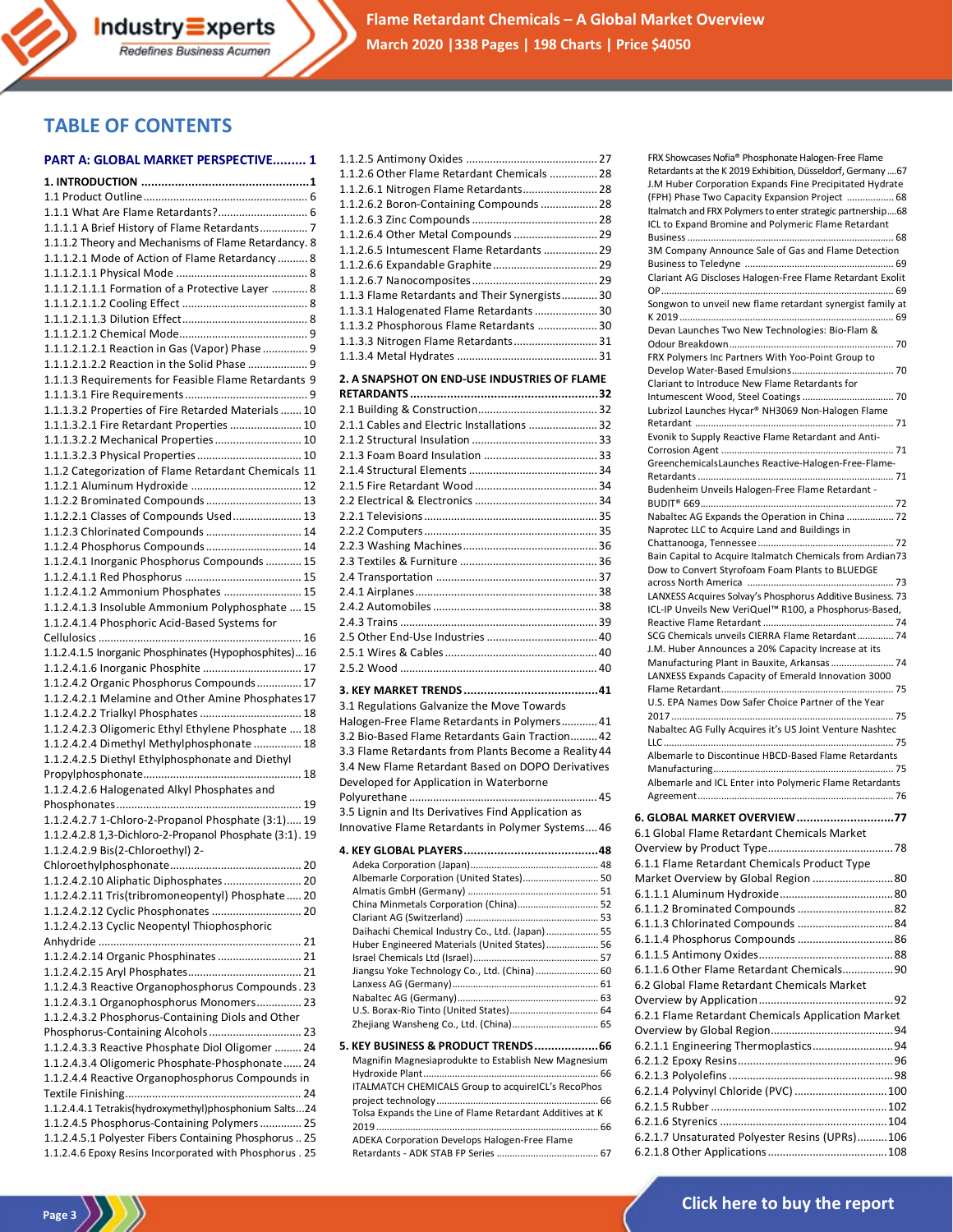**Flame Retardant Chemicals – A Global Market Overview March 2020 |338 Pages | 198 Charts | Price \$4050**

| Market Overview by Global Region 112                                                                     |  |
|----------------------------------------------------------------------------------------------------------|--|
| 6.3.1.1 Building & Construction  112                                                                     |  |
| 6.3.1.2 Electrical & Electronics 114                                                                     |  |
|                                                                                                          |  |
|                                                                                                          |  |
| 6.3.1.5 Other End-Use Industries 120                                                                     |  |
| <b>PART B: REGIONAL MARKET PERSPECTIVE122</b>                                                            |  |
| Global Flame Retardant Chemicals Market Overview                                                         |  |
|                                                                                                          |  |
| <b>REGIONAL MARKET OVERVIEW 126</b>                                                                      |  |
|                                                                                                          |  |
| 7.1 Flame Retardant Chemicals Market Overview by                                                         |  |
|                                                                                                          |  |
| 7.2 North American Flame Retardant Chemicals                                                             |  |
| Market Overview by Product Type 131                                                                      |  |
| 7.3 North American Flame Retardant Chemicals                                                             |  |
| Market Overview by Application  133                                                                      |  |
| 7.4 North American Flame Retardant Chemicals                                                             |  |
| Market Overview by End-Use Industry 135                                                                  |  |
|                                                                                                          |  |
|                                                                                                          |  |
| Albemarle Corporation (United States) 138                                                                |  |
| Ampacet Corporation (United States)  139<br>Amspec Chemical Corp (United States) 140                     |  |
| Broadview Technologies, Inc. (United States)  141                                                        |  |
| Buckman Laboratories International, Inc. (United States)142                                              |  |
| Dover Chemical Corporation (United States)  143                                                          |  |
| FRX Polymers, Inc. (United States)  144                                                                  |  |
| Huber Engineered Materials (United States) 145<br>Lubrizol Advanced Materials, Inc. (United States)  146 |  |
| Martin Marietta Magnesia Specialties, LLC (United States) 147                                            |  |
| Nyacol Nano Technologies, Inc. (United States) 148                                                       |  |
| The Dow Chemical Company (United States)  149                                                            |  |
| TOR Minerals International, Inc. (United States) 150<br>U.S. Borax - Rio Tinto (United States) 151       |  |
|                                                                                                          |  |
| 7.6 Country-wise Analysis of North American Flame                                                        |  |
|                                                                                                          |  |
| 7.6.1.1 United States' Flame Retardant Chemicals                                                         |  |
| Market Overview by Product Type  153                                                                     |  |
| 7.6.1.2 United States' Flame Retardant Chemicals                                                         |  |
| Market Overview by Application  155                                                                      |  |
| 7.6.1.3 United States' Flame Retardant Chemicals                                                         |  |
| Market Overview by End-Use Industry 157                                                                  |  |
|                                                                                                          |  |
| 7.6.2.1 Canadian Flame Retardant Chemicals Market                                                        |  |
|                                                                                                          |  |
| 7.6.2.2 Canadian Flame Retardant Chemicals Market                                                        |  |
|                                                                                                          |  |
| 7.6.2.3 Canadian Flame Retardant Chemicals Market                                                        |  |
| Overview by End-Use Industry 164                                                                         |  |
|                                                                                                          |  |
| 7.6.3.1 Mexican Flame Retardant Chemicals Market                                                         |  |
|                                                                                                          |  |
| 7.6.3.2 Mexican Flame Retardant Chemicals Market                                                         |  |
|                                                                                                          |  |
| 7.6.3.3 Mexican Flame Retardant Chemicals Market                                                         |  |
| Overview by End-Use Industry 171                                                                         |  |
|                                                                                                          |  |
| 8.1 Flame Retardant Chemicals Market Overview by                                                         |  |
|                                                                                                          |  |
| 8.2 European Flame Retardant Chemicals Market                                                            |  |
|                                                                                                          |  |
| 8.3 European Flame Retardant Chemicals Market                                                            |  |
|                                                                                                          |  |

6.3 Global Flame Retardant Chemicals Market Overview by End-Use Industry.................................110 6.3.1 Flame Retardant Chemicals End-Use Industry

Industry Experts Redefines Business Acumen

**Page 4**

| 8.4 European Flame Retardant Chemicals Market                                            |
|------------------------------------------------------------------------------------------|
| Overview by End-Use Industry  182                                                        |
|                                                                                          |
|                                                                                          |
|                                                                                          |
| Chemische Fabrik Budenheim KG (Germany) 187                                              |
|                                                                                          |
|                                                                                          |
|                                                                                          |
|                                                                                          |
|                                                                                          |
|                                                                                          |
|                                                                                          |
| Thor Group Limited (United Kingdom) 199                                                  |
| William Blythe Ltd (United Kingdom)  202<br>8.6 Country-wise Analysis of European Flame  |
|                                                                                          |
|                                                                                          |
| 8.6.1.1 French Flame Retardant Chemicals Market                                          |
|                                                                                          |
| 8.6.1.2 French Flame Retardant Chemicals Market                                          |
| 8.6.1.3 French Flame Retardant Chemicals Market                                          |
| Overview by End-Use Industry  208                                                        |
|                                                                                          |
| 8.6.2.1 German Flame Retardant Chemicals Market                                          |
|                                                                                          |
| 8.6.2.2 German Flame Retardant Chemicals Market                                          |
|                                                                                          |
| 8.6.2.3 German Flame Retardant Chemicals Market<br>Overview by End-Use Industry 215      |
|                                                                                          |
| 8.6.3.1 Italian Flame Retardant Chemicals Market                                         |
|                                                                                          |
| 8.6.3.2 Italian Flame Retardant Chemicals Market                                         |
|                                                                                          |
| 8.6.3.3 Italian Flame Retardant Chemicals Market<br>Overview by End-Use Industry 222     |
|                                                                                          |
| 8.6.4.1 Russian Flame Retardant Chemicals Market                                         |
|                                                                                          |
| 8.6.4.2 Russian Flame Retardant Chemicals Market                                         |
|                                                                                          |
| 8.6.4.3 Russian Flame Retardant Chemicals Market                                         |
| Overview by End-Use Industry 229                                                         |
| 8.6.5.1 Spanish Flame Retardant Chemicals Market                                         |
|                                                                                          |
| 8.6.5.2 Spanish Flame Retardant Chemicals Market                                         |
|                                                                                          |
| 8.6.5.3 Spanish Flame Retardant Chemicals Market                                         |
| Overview by End-Use Industry 236                                                         |
| 8.6.6.1 United Kingdom Flame Retardant Chemicals                                         |
| Market Overview by Product Type  239                                                     |
| 8.6.6.2 United Kingdom Flame Retardant Chemicals                                         |
| Market Overview by Application  241                                                      |
| 8.6.6.3 United Kingdom Flame Retardant Chemicals                                         |
| Market Overview by End-Use Industry243                                                   |
|                                                                                          |
| 8.6.7.1 Rest of Europe Flame Retardant Chemicals<br>Market Overview by Product Type  246 |
| 8.6.7.2 Rest of Europe Flame Retardant Chemicals                                         |
| Market Overview by Application  248                                                      |
| 8.6.7.3 Rest of Europe Flame Retardant Chemicals                                         |
| Market Overview by End-Use Industry250                                                   |

| 9.1 Flame Retardant Chemicals Market Overview by                                                     |
|------------------------------------------------------------------------------------------------------|
| 9.2 Asia-Pacific Flame Retardant Chemicals Market                                                    |
| 9.3 Asia-Pacific Flame Retardant Chemicals Market                                                    |
| 9.4 Asia-Pacific Flame Retardant Chemicals Market                                                    |
|                                                                                                      |
|                                                                                                      |
|                                                                                                      |
|                                                                                                      |
| China Minmetals Corporation (China) 266<br>Daihachi Chemical Industry Co., Ltd. (Japan) 267          |
| Hangzhou JLS Flame Retardants Chemical Co., Ltd.                                                     |
|                                                                                                      |
| Jiangsu Yoke Technology Co., Ltd. (China)  269                                                       |
| Jinan Taixing Fine Chemicals Co., Ltd. (China)  270                                                  |
| Kyowa Chemical Industry Co., Ltd. (Japan)  273                                                       |
| Nippon Carbide Industries Co., Inc. (Japan)  274                                                     |
| Nissan Chemical Corporation (Japan) 275                                                              |
| Rin Kagaku Kogyo Co., Ltd. (Japan)  275                                                              |
| SCG Chemicals Co., Ltd. (Thailand)  276                                                              |
| Shandong Brother Sci & Tech. Co., Ltd (China) 277<br>Songwon Industrial Co., Ltd. (South Korea)  278 |
|                                                                                                      |
| Zhejiang Wansheng Co., Ltd. (China) 280                                                              |
| 9.6 Country-wise Analysis of Asia-Pacific Flame                                                      |
|                                                                                                      |
| 9.6.1.1 Chinese Flame Retardant Chemicals Market                                                     |
|                                                                                                      |
| 9.6.1.2 Chinese Flame Retardant Chemicals Market                                                     |
|                                                                                                      |
| 9.6.1.3 Chinese Flame Retardant Chemicals Market                                                     |
| Overview by End-Use Industry  286                                                                    |
|                                                                                                      |
| 9.6.2.1 Indian Flame Retardant Chemicals Market                                                      |
|                                                                                                      |
| 9.6.2.2 Indian Flame Retardant Chemicals Market                                                      |
| 9.6.2.3 Indian Flame Retardant Chemicals Market                                                      |
|                                                                                                      |
|                                                                                                      |
| 9.6.3.1 Japanese Flame Retardant Chemicals Market                                                    |
|                                                                                                      |
| 9.6.3.2 Japanese Flame Retardant Chemicals Market                                                    |
|                                                                                                      |
| 9.6.3.3 Japanese Flame Retardant Chemicals Market                                                    |
|                                                                                                      |
|                                                                                                      |
| 9.6.4.1 South Korean Flame Retardant Chemicals                                                       |
| Market Overview by Product Type 303                                                                  |
| 9.6.4.2 South Korean Flame Retardant Chemicals                                                       |
| Market Overview by Application305<br>9.6.4.3 South Korean Flame Retardant Chemicals                  |
| Market Overview by End-Use Industry307                                                               |
|                                                                                                      |
| 9.6.5.1 Rest of Asia-Pacific Flame Retardant                                                         |
| Chemicals Market Overview by Product Type 310                                                        |
| 9.6.5.2 Rest of Asia-Pacific Flame Retardant                                                         |
| Chemicals Market Overview by Application 312                                                         |
| 9.6.5.3 Rest of Asia-Pacific Flame Retardant                                                         |
| Chemicals Market Overview by End-Use Industry314                                                     |